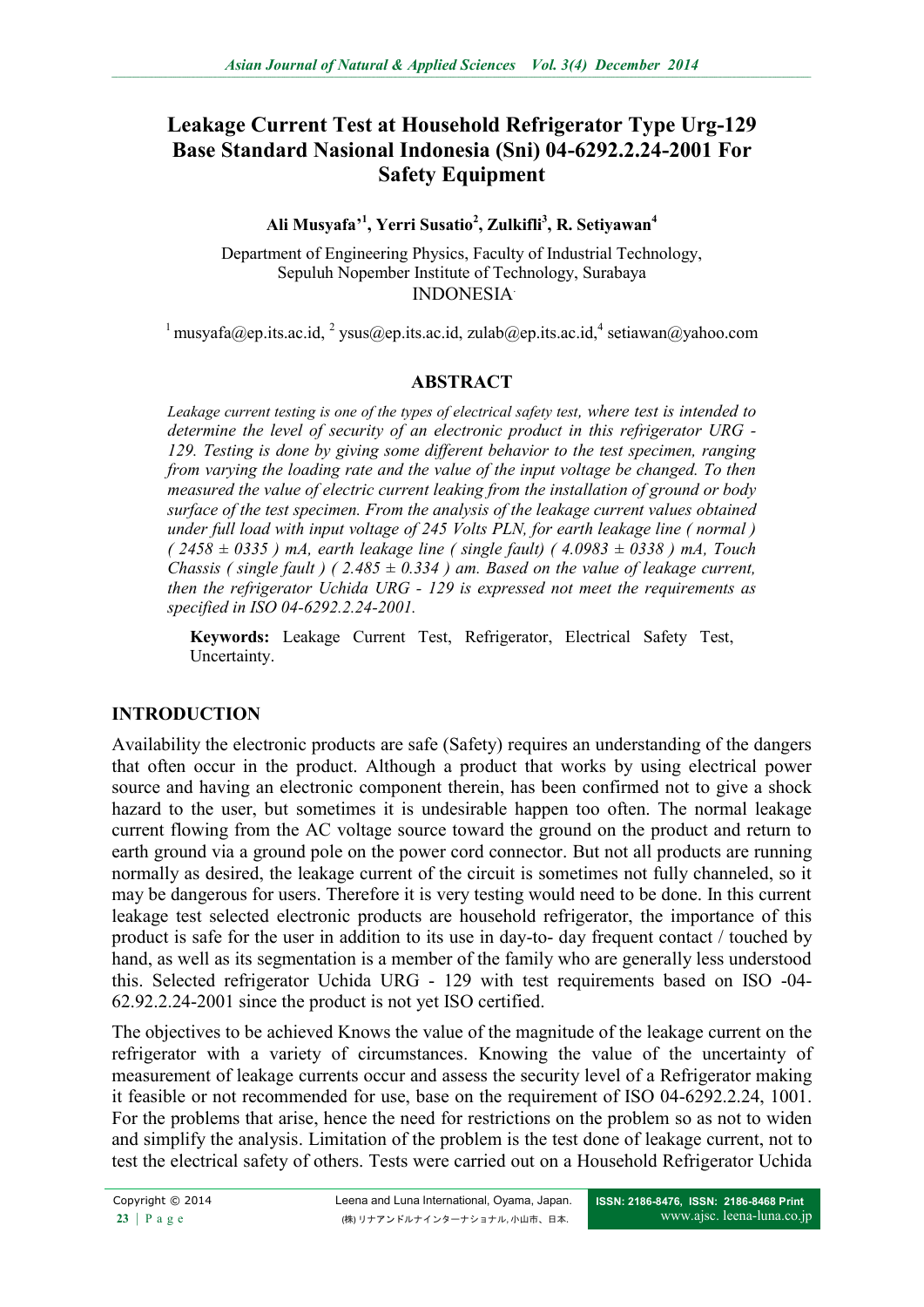brand type URG - 129. Tests conducted with a reference guide Electrical safety testing of Quartet [3]. Determination of eligibility is based on SNI products 04-6292.2.24-2001.

Based on the background, problems and objectives mentioned above, it will be a few steps in supporting the implementation and completion of this thesis, which are as follows: Study of literature on the concept of Flow Leakage Testing (Current Leakage test). Refrigerator electrical system Uchida type URG-129. Or tester test equipment and specifications used for the preparation of measurement activities and conditions that meet the requirements of measurement. Measuring the value of leakage current on type URG Refrigerator - 129 with several input voltage conditions and different loading. Analyzing data obtained from the measurement results along with the calculation of measurement uncertainty and make conclusizns.

## **MATERIAL AND METHODS**

Flow Leakage Test, to produce a count of security for customers, regulatory agencies usually require a product to be tested leakage current is less than 0.5 mA. With some products are equipped with 3 - prong plugs and safety stickers, leakage currents in high - tolerance of about 0.75 mA, but the limit is 0.5 mA, typical. Since Hippo tests are usually carried out, requires 100 % of every unit in the division of production, and more emboldened since Hippo test, test leakage current path has become mandatory as a design specification or test form, and not as a test of the production division. leakage current test naturally required on all medical products, as production test. Test leakage current drawn by a circuit similar to Figure 1. Measure leakage current in a wide variety of ground conditions without or with line and neutral connections reversed. First voltage provided through normal channels and neutral connections, followed by testing the connection is reversed, and with no ground.



Figure 1. Test circuit for current leakage [4]

Class I products, have basic insulation in combination with the protection of the earth. This product will have a three-prong power connection and ground poles will be connected with any metal parts contained in the product, Figure 2.

Class II product is a product that has a two-prong electrical connector. Class II products not only in isolation but also essentially extra insulation or insulation support. These products are often referred to as double insulation products as protection against shock. As long as there is no ground to discard protection leakage current, leakage current limits of acceptable for Class II products is smaller when compared to the product class I. The picture of the product class II (class  $01$ ).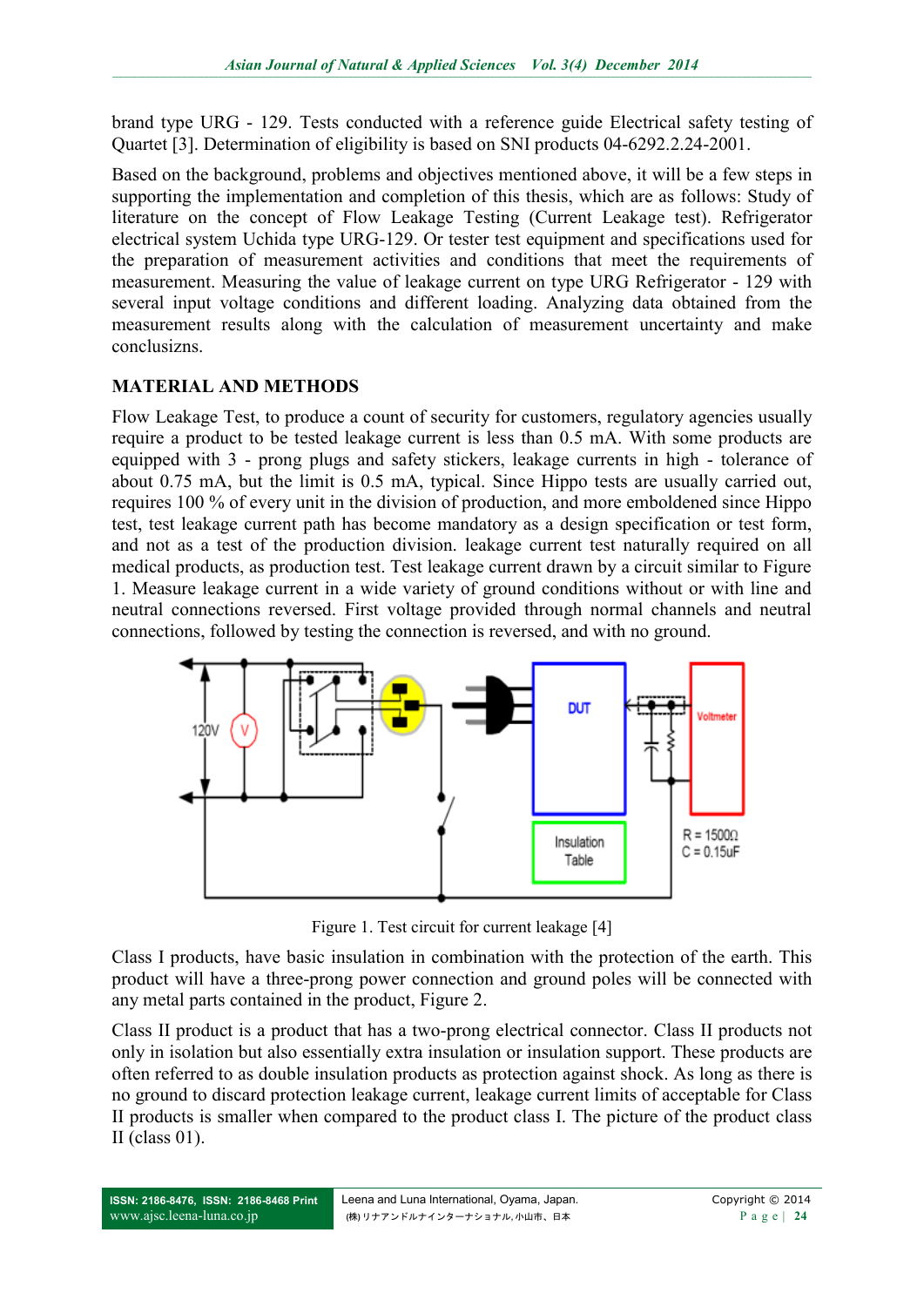

Figure 2. Circuit for class product I [4]



Figure 3. Circuit for class product II [4]

Measurement of leakage current, leakage current measured value compared to the exposure limits for the type of products that are tested classified, parts in contact with the product, (Earth, touch, Patient) and operating the product under normal and single fault conditions. Measurement instrument that is referred to as MD has custody input (Z)  $1M\Omega$  and frequency characteristics similar to 1MHz DC current. As depicted in Figure 2.4. Leakage current measured at 2 different conditions, namely Normal operation condition and fault condition. Normal conditions (normal operation) where the product is run on standby and full operating conditions. As for the single fault Events are conditions when the ground detached and neutral connectors apart.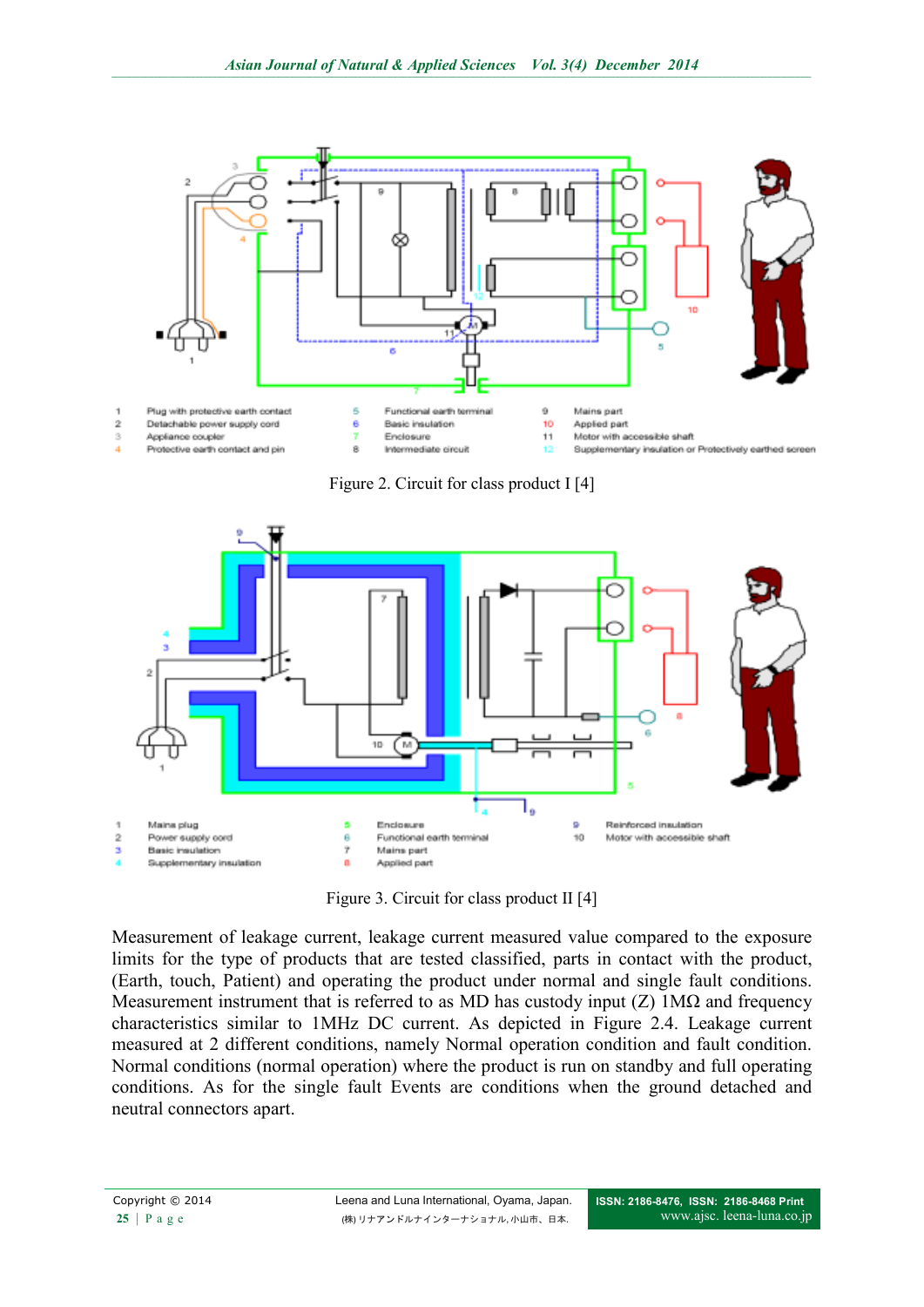

Figure 4. Analogy of the human body or tissue in the IEC60601-1 [4]

Other general rules that should be considered when testing the leakage current is where the products are tested and placed on the surface of the insulation with a minimum distance of 20 cm from the surface of the other metal. Besides the measurement tool and the cord should be positioned as far as possible from sources of electrical voltage open. Earth Leakage Line, the most important activity of the test leakage current for class I products are earth leakage line. This measurement is performed to determine the magnitude of the current flowing back to the ground pole, the electrical connector.





**ISSN: 2186-8476, ISSN: 2186-8468 Print** [www.ajsc.leena-luna.co.jp](http://www.ajssh.leena-luna.co.jp/)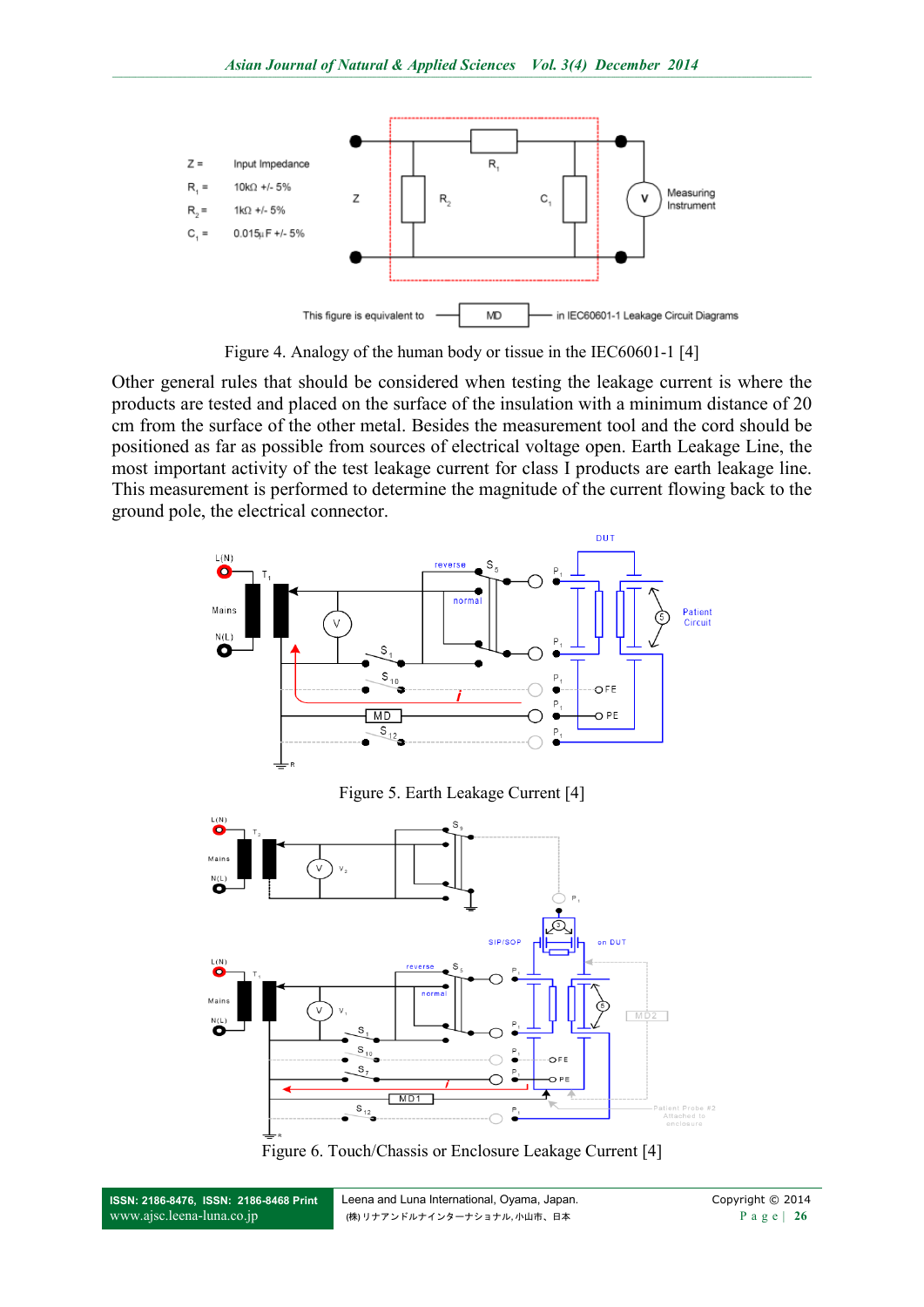Touch / Chassis Enclosure Leakage Current or, on the measurement is performed to measure the leakage current from all parts of the surface that is not connected to the protective earth, with the exception of parts used.

Measurement uncertainty is the range of values around the expected outcome measurements therein lays the true value of the measured. Calculating the Value of type A uncertainty  $U_A$ (UA) is purely of statistical calculations (repeated measures), Taking the data. Calculate the average, standard deviation and Counting Calculating uncertainty of type  $A(U_A)$ .

$$
U_a = \frac{SD}{\sqrt{n}}
$$
 Menghitung derajat kebebasan tipe A (V<sub>A</sub>), V<sub>a</sub> = n-1 (1)

The next step of type B uncertainty Calculating the value of non-statistical (UB), 3.Menghitung degrees of freedom of each uncertainty type B (VB), counting the combination of uncertainty (Uc)

$$
U_C = \sqrt{U_A^2 + U_{B_1} + \dots + U_{B_n}}
$$
 (2)

Calculate the effective degrees of freedom  $(V_{\text{eff}})$ 

$$
V_{eff} = \frac{U_c^4(y)}{\sum_{i=1}^n \frac{C_i^4 U^4(X_i)}{V_1}} = \frac{U_c^4}{\frac{U_A^4}{V_A} + \frac{U_{B1}^4}{V_{B1}} + \dots + \frac{U_{Bn}^4}{V_{Bn}}}
$$
(3)

For Veff. determined how many % confidence level, Determining the coverage factor value, Counting  $U_{\text{range}}$ ,  $U_{\text{EXP}} = K$  x  $U_{\text{C}}$ Make reports and uncertainty, Uncertainty of type A is characterized by primary data inconsistency calibration data performed repeatedly at a certain measuring point. So the uncertainty of type A was evaluated using standard statistical methods to access a set of measurements. Characteristics of type A uncertainties include: Results of repeated measurements (X1, X2, X3,..... Xn) and the average value of the measurement results  $(\overline{X})$ 

$$
(\overline{X}) = \sum_{i=1}^{n} \frac{X_i}{n} \quad (\overline{X}) = \text{Value rate}
$$
\n
$$
\sum X_i = \text{Total value of the sampling}
$$
\n
$$
= \text{The number of data collection}
$$

Standard deviation is calculated using the equation  $S(X)$ .

$$
S(X_i) = \sqrt{\frac{\sum_{i=1}^{n} (x - \bar{x})^2}{(n-1)}}
$$
(4)

ESDM (Experimental Standard deviation of the mean) or often referred to as Standard Uncertainty for type  $A$  (U<sub>A</sub>).

$$
ESDM = U_A = \frac{S(X_i)}{\sqrt{n}} \tag{5}
$$

Degrees of freedom or Degrees of Freedom (V) will always be given or calculated if the evaluation of type A of Uncertainty documented

 $V = n - 1$  (6)

$$
(6)
$$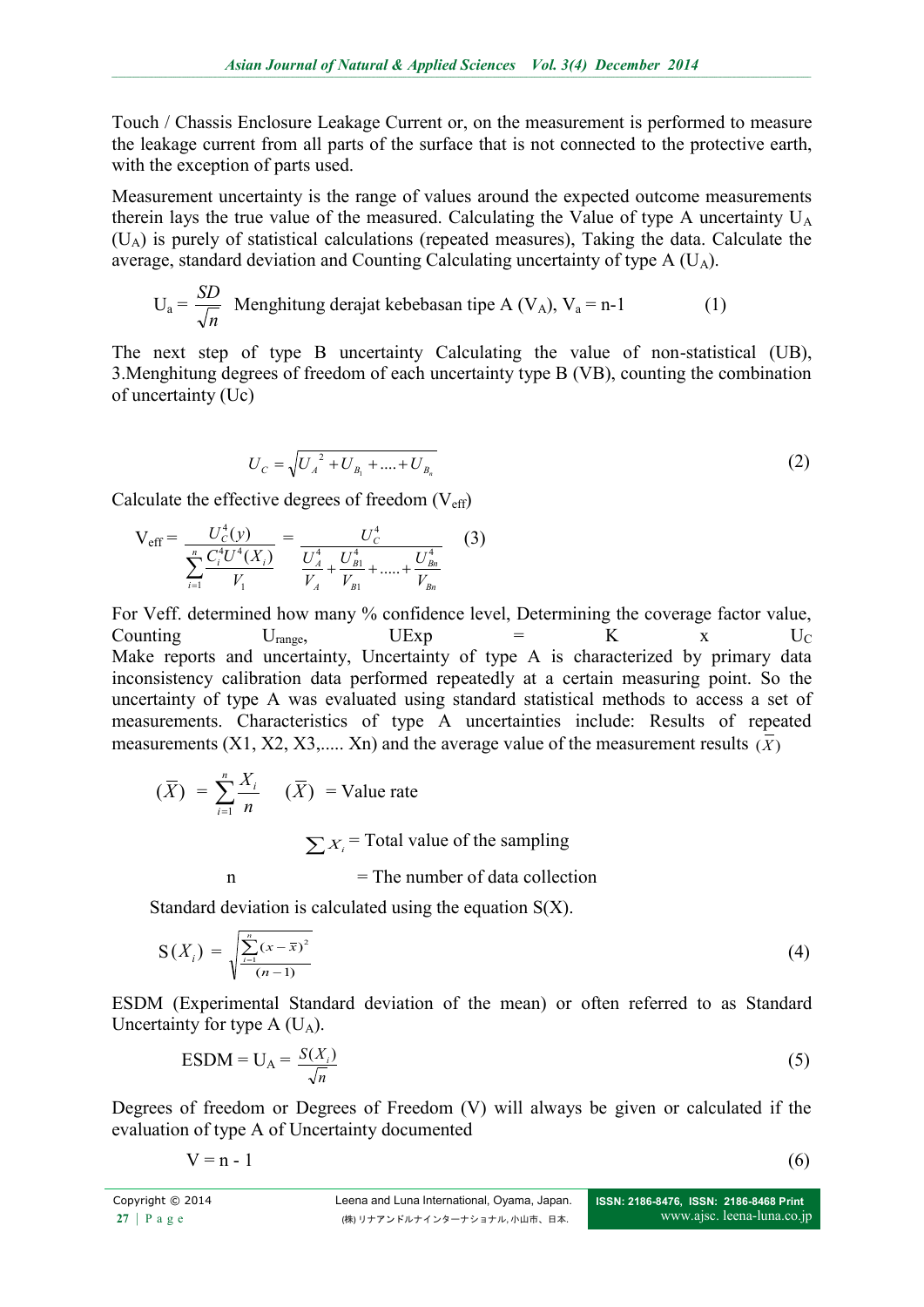Linear regression Yi = a + bX<sub>i</sub> and each pair of observations satisfy Yi = a + bX<sub>i</sub> + ei is used to calculate the uncertainty of type A2. Parameter estimation procedure that is widely used is the least squares method, ie by seeking the sum of squares of all deviations from the actual line and the line is obtained by least squares to minimize the sum of squares of all the vertical deviation. Sum of the squares of all deviations or number of error around the regression line can be expressed by the SSR.

$$
SSR = \sum_{i=1}^{n} e_i^2 = \sum_{i=1}^{n} (y_i - a - bx_i)^2
$$
 (7)

Where,

SSR: Sum square of the residuals

yi: Data measurement

a, b: Constants

xi: Setting

the distribution of data around the curve can be explained by a variation Var which can be calculated by the equation:

$$
Var = \frac{SSR}{V}
$$

# **RESULTS AND DISCUSSION**

In a safety test, leakage current measurement is done based on the data of the reference manual electrical safety test Quadtech [3]. The data obtained is then compared with the requirements contained in ISO: 04 - 6292.2.24 - 2001 as reference standards and reference in determining the feasibility of the security level refrigerators [4].

Equipment Used In Testing:

- Digital Millimeter Sanwa CD-800a, resolution: 0:01 mA accuracy: 2.8% rdg + 5 DGT Thermo-Hygrometer
- Digital Clamp Meter FLUKE-337,  $0 \sim 999.9$  an accuracy:  $2\%$  5 counts (10-100 Hz)
- Travo kenika variable range:  $0 \sim 250$  VAC, 4A, 880 W max.
- MCB: Merlin Gerin: 10A & 6A Matsuka
- StopWatch, the data collection sheet
- Test Chamber 3 sides of a 15mm thick multiplex, matte black

# **Environmental Conditions Testing**

At the time of each test environmental conditions around the Refrigerator URG - 129 should be controlled in such a way to be able to anticipate some of the things that can interfere with the validity of the test. Controlled variables are : temperature  $(27 \pm 2)$  ° C and relative humidity (relative humidity)  $(70 \pm 5)\%$  RH.

i. Test Preparation, refrigerator before testing leakage current URG-129 was performed as follows:

Specimens or UUT, (refrigerator URG-129) to be started first to the steady state by operating at normal voltage 220 V AC/50 Hz for  $\pm$  24 hours.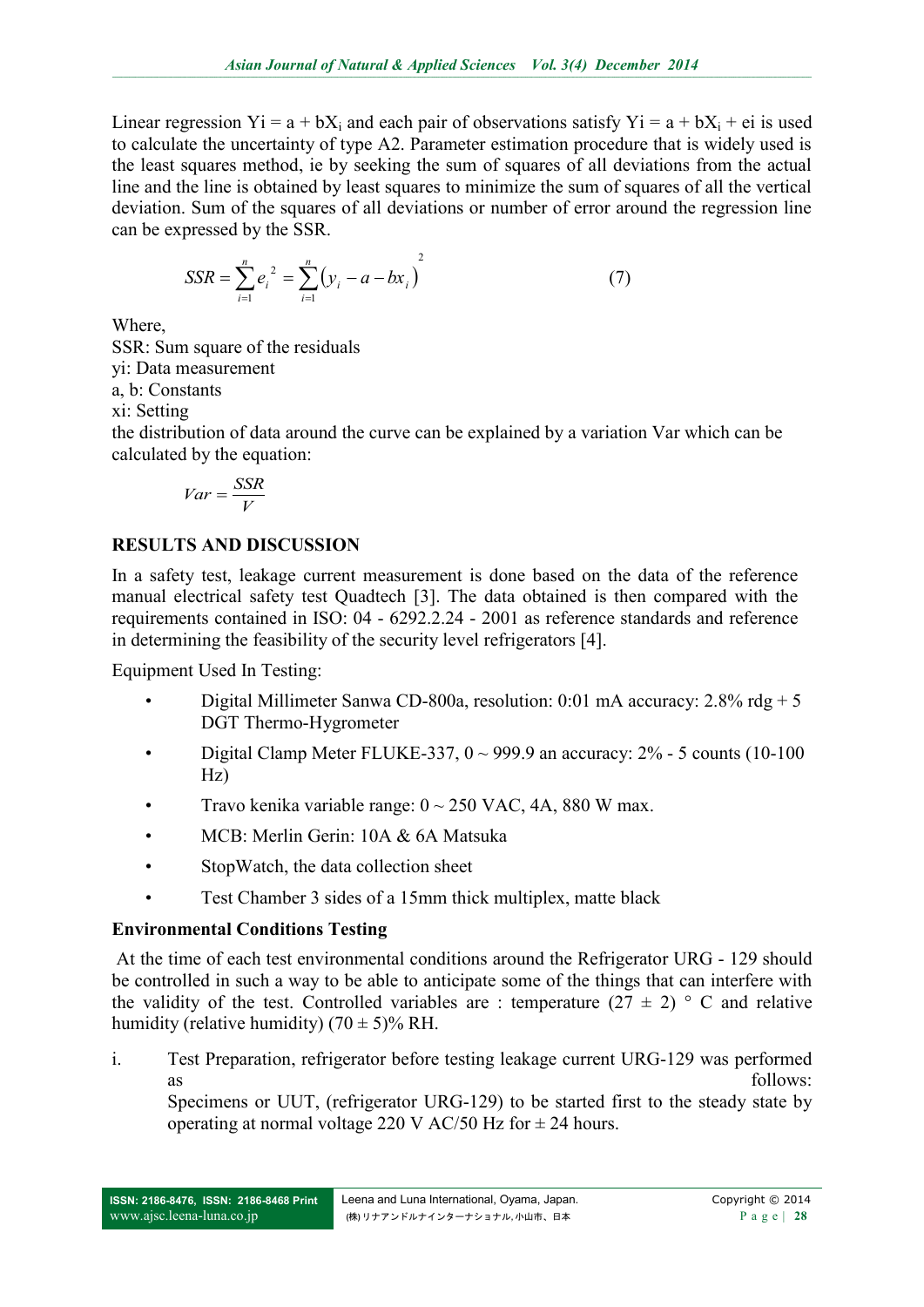- ii. Availability of measuring instrument, in accordance with the requirements specifications mA current range and voltage measurement  $0 \sim 250$  Volts AC
- iii. Measuring instrument used must be certified and traceable, equipped with the tools required specification information for the evaluation of calculation of uncertainty, namely: accuracy and resolution of the measuring instrument.
- iv. Installation testing shall meet the specified requirements, including: using a test chamber as insulation, laying UUT  $\geq$  30cm distance from other objects containing metal, laying a measuring tool as far as possible from sources of electrical voltage. [4]
- v. Chamber of test should be a non-conductor (insulator) to avoid contact between the UUT to the ground.
- vi. Availability of load (bottled mineral water, fruits and eggs) to meet four different loading conditions.
- vii. Setting up the installation of disconnect switches (MCB) ground and the positive line, to fulfill some kind of leakage current conditions

## viii. **Testing procedure:** Leakage current testing procedures against URG Refrigerator - 129 done by following the following steps :

- ix. Refrigerator position on ( test chamber) test chamber, and ensure that the refrigerator touch / contact with the earth.
- x. Filling of storage space as well as space food ice maker with bottled mineral water, the water in the container / mold ice, fruits, eggs up to  $\pm$  16 L.
- xi. Turn the thermostat knob to the coldest position ( maximum ).
- xii. Running the refrigerator at a voltage of 220 volts normal PLN, through Travo by regulating the voltage variable.
- xiii. Measuring large current flowing through the ground from the refrigerator to the ground connector PLN, using a series of MD and no.
- xiv. Record the value of the leakage current in a worksheet ( worksheet ) is available.
- xv. Constantly monitoring the changes in temperature, humidity environment through Thermo - Higro input voltage meters and PLN.
- xvi. Perform step 5 to step 7 to obtain repeatable measurement data up to 6 times, for a period of once every 30 seconds.
- xvii. Repeat step 4 to step 8 to set a different voltage values every 5 Volt with a range between  $180 \sim 250$  VAC.
- xviii. Repeat step 2 to step 9 by changing the size of the contents of the refrigerator load as much as  $\pm$  10 L,  $\pm$  25 L, and an empty load, to get the data based on the value of the leakage current of the load difference refrigerator contents.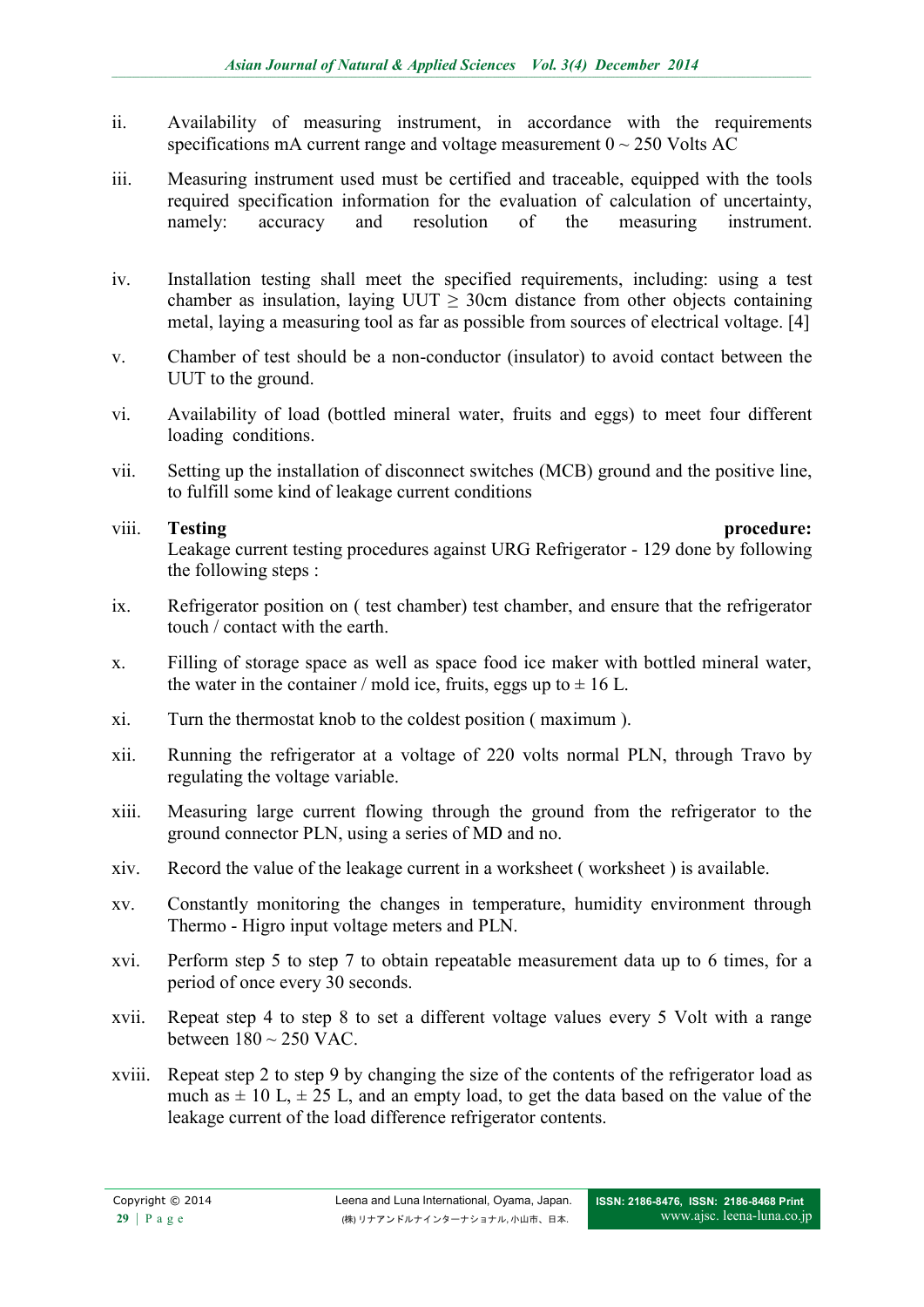

Figure 7. Instalation testing for current leakage

- xix. Evaluation of test data, uncertainty evaluation stages of the data, as follows :
- xx. Calculate  $U_{a1}$ , ESDM =  $U_{a1}$  =, Type A Uncertainty is derived from the random effect at each measurement data, with S ( Xi ) is the standard deviation and n is the number of measurements taken. [ 3 ]
- xxi. Calculate  $U_{a2}$ ,  $U_{a2} = \sqrt{(SSR/V)}$ ; Uncertainty derived from measurements based on different voltage range. With SSR is Residual Sum Square and V is the degrees of freedom.
- xxii. Calculate U<sub>b1</sub>, Ustd = U<sub>b1</sub> = (Resolution x 0.5 ) /  $\sqrt{3}$ , Derived from a digital multimeter resolution Sanwa CD - 800a at 0.01mA with Coverage factor  $\sqrt{3}$  is based on a rectangular probability distribution, in accordance with the type of digital measuring instruments.
- xxiii. Calculate U<sub>b2</sub>, U<sub>b2</sub> = (Accuracy /  $\sqrt{3}$ , Derived from a digital multimeter accuracy Sanwa CD - 800a 2.8 % rdg + 5 DGT with Coverage factor  $\sqrt{3}$  rectangular distribution based on the probability, according to the type of digital measuring instruments.
- xxiv. Calculate  $U_{b3}$ ,  $U_{b3} = ($  Accuracy /  $\sqrt{6}$ ), Derived from ambient temperature to the factor  $\sqrt{6}$  Coverage is based on the probability distribution triangular.
- xxv. Calculate U<sub>b4</sub>, U<sub>b4</sub> = (Accuracy /  $\sqrt{6}$ ), Derived from input voltage PLN Coverage factor  $\sqrt{6}$  based on the probability distribution trianguler.

Uncertainty evaluation value calculation results are recorded in the table Uncertainty Budget at any loading conditions and different types of leakage currents. Expanded uncertainty is the uncertainty of the final measurement value to be written as a report measurement results along with the current value of the magnitude of the average - average, the level of trust or confidence factors and their levels of coverage. The Testing Results, on testing leakage current URG refrigerator - 129, obtained the data - data about the magnitude of the leakage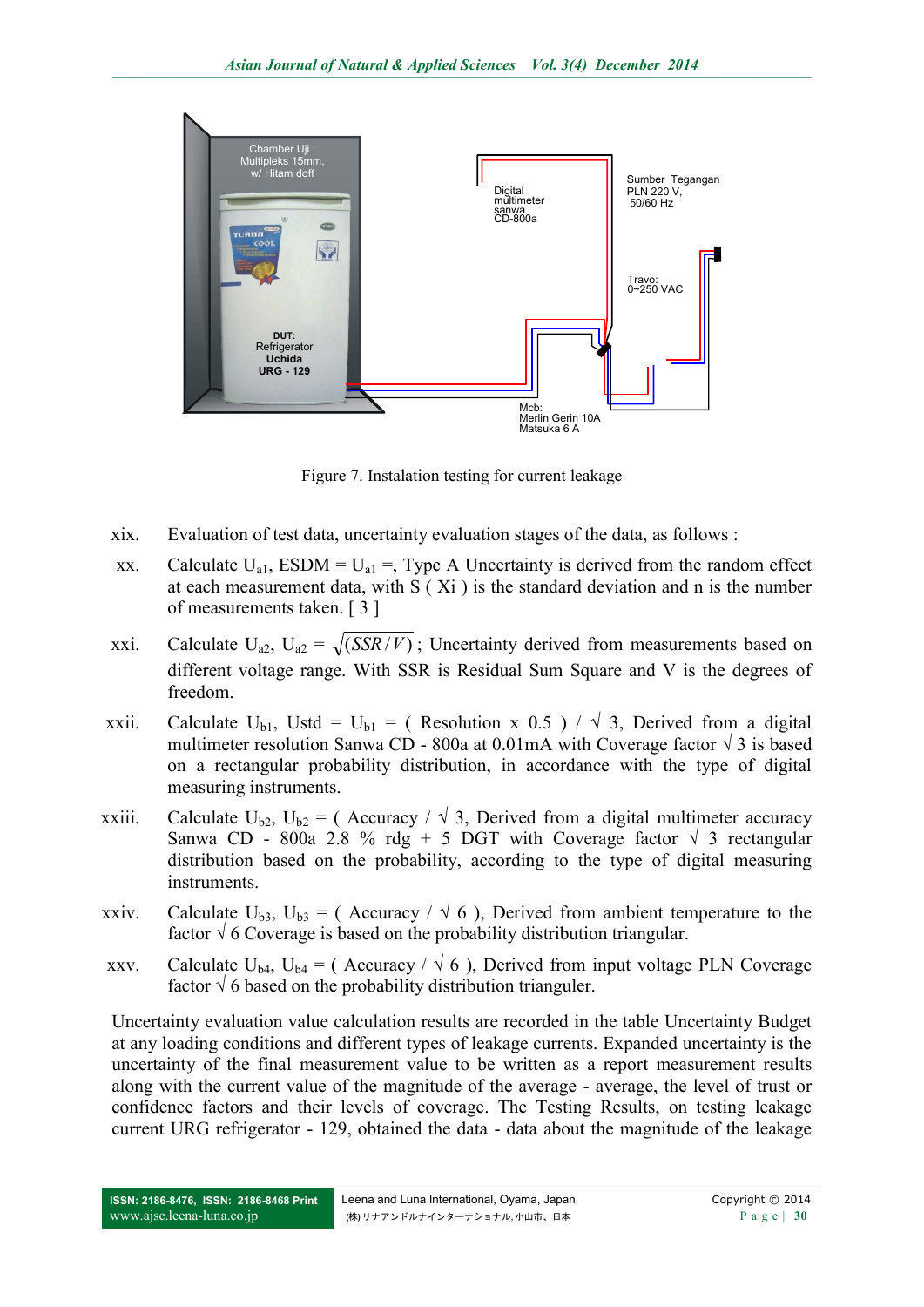current value according to the type of leak, and with changes in the value of the input voltage is different. Here are presented the measured data in Table 1.

|                |            | Earth Line Leakage<br>Current (Normal) |                       | Earth Line Leakage<br>Current (single fault) |                       | Touch Chassis<br>(single Fault) |                       |  |
|----------------|------------|----------------------------------------|-----------------------|----------------------------------------------|-----------------------|---------------------------------|-----------------------|--|
| No.            | V<br>input | $I$ (mA)<br>(w/MD)                     | $I$ (mA)<br>(w/o M D) | $i$ (mA)<br>(w/MD)                           | $i$ (mA)<br>(w/o M D) | $i$ (mA)<br>(w/MD)              | $i$ (mA)<br>(w/o M D) |  |
| 1              | 180        | 1,813                                  | 1,817                 | 3,018                                        | 3,022                 | 1,820                           | 1,827                 |  |
| $\overline{2}$ | 185        | 1,891                                  | 1,902                 | 3,167                                        | 3,170                 | 1,898                           | 1,897                 |  |
| 3              | 190        | 1,955                                  | 1,967                 | 3,282                                        | 3,293                 | 1,952                           | 1,968                 |  |
| $\overline{4}$ | 195        | 1,988                                  | 2,008                 | 3,277                                        | 3,325                 | 2,002                           | 2,032                 |  |
| 5              | 200        | 1,930                                  | 1,950                 | 3,203                                        | 3,208                 | 1,940                           | 1,958                 |  |
| 6              | 205        | 1,955                                  | 1,975                 | 3,220                                        | 3,235                 | 1,943                           | 1,982                 |  |
| 7              | 210        | 1,983                                  | 2,020                 | 3,260                                        | 3,367                 | 1,978                           | 2,058                 |  |
| 8              | 215        | 2,083                                  | 2,098                 | 3,430                                        | 3,487                 | 2,063                           | 2,098                 |  |
| 9              | 220        | 2,220                                  | 2,218                 | 3,390                                        | 3,505                 | 2,145                           | 2,150                 |  |
| 10             | 225        | 2,262                                  | 2,285                 | 3,727                                        | 3,708                 | 2,265                           | 2,262                 |  |
| 11             | 230        | 2,303                                  | 2,328                 | 3,840                                        | 3,818                 | 2,318                           | 2,323                 |  |
| 12             | 235        | 2,373                                  | 2,375                 | 3,913                                        | 3,933                 | 2,403                           | 2,403                 |  |
| 13             | 240        | 2,421                                  | 2,415                 | 3,965                                        | 4,000                 | 2,417                           | 2,433                 |  |
| 14             | 245        | 2,458                                  | 2,452                 | 4,098                                        | 4,107                 | 2,485                           | 2,512                 |  |
| 15             | 250        | 2,483                                  | 2,493                 | 4,083                                        | 4,118                 | 2,477                           | 2,463                 |  |
| 16             | 255        | 2,412                                  | 2,425                 | 3,867                                        | 3,877                 | 2,358                           | 2,357                 |  |

**Table 1. The leakage current full load**

In the same way, do the test anyway Leaks Average Load Flow Medium, Testing Average Leakage Flow and Minimum Load Testing Leakage Flow without Load Average. Measurement Uncertainty Analysis of Type-A, Recurring uncertainty. From the results of repeated measurement data are used to determine the value of A-type uncertainty. Uncertainty Value Type A searchable via equation (5-8) are as follows: Calculate the average price of all repeated measurements ' Calculate Standard Deviation, Calculating Uncertainty repeated readings<sup>[3]</sup> ESDM = U<sub>A</sub> = s (X<sub>i</sub>) / $\sqrt{n}$  and Calculate degrees of freedom [2], V= n-1,

It is known that repeated measurement uncertainty can be calculated from the largest EMR, are presented in the table 2. Uncertainty of the results of linear regression (SSR). [2]

Retrieved from error / difference between the distributions of the rate values . Components of the X-axis are the mean value of the measurement data in nine sectors while the test component Y-axis is the value of the uncertainty in each measurement data - the respective sectors.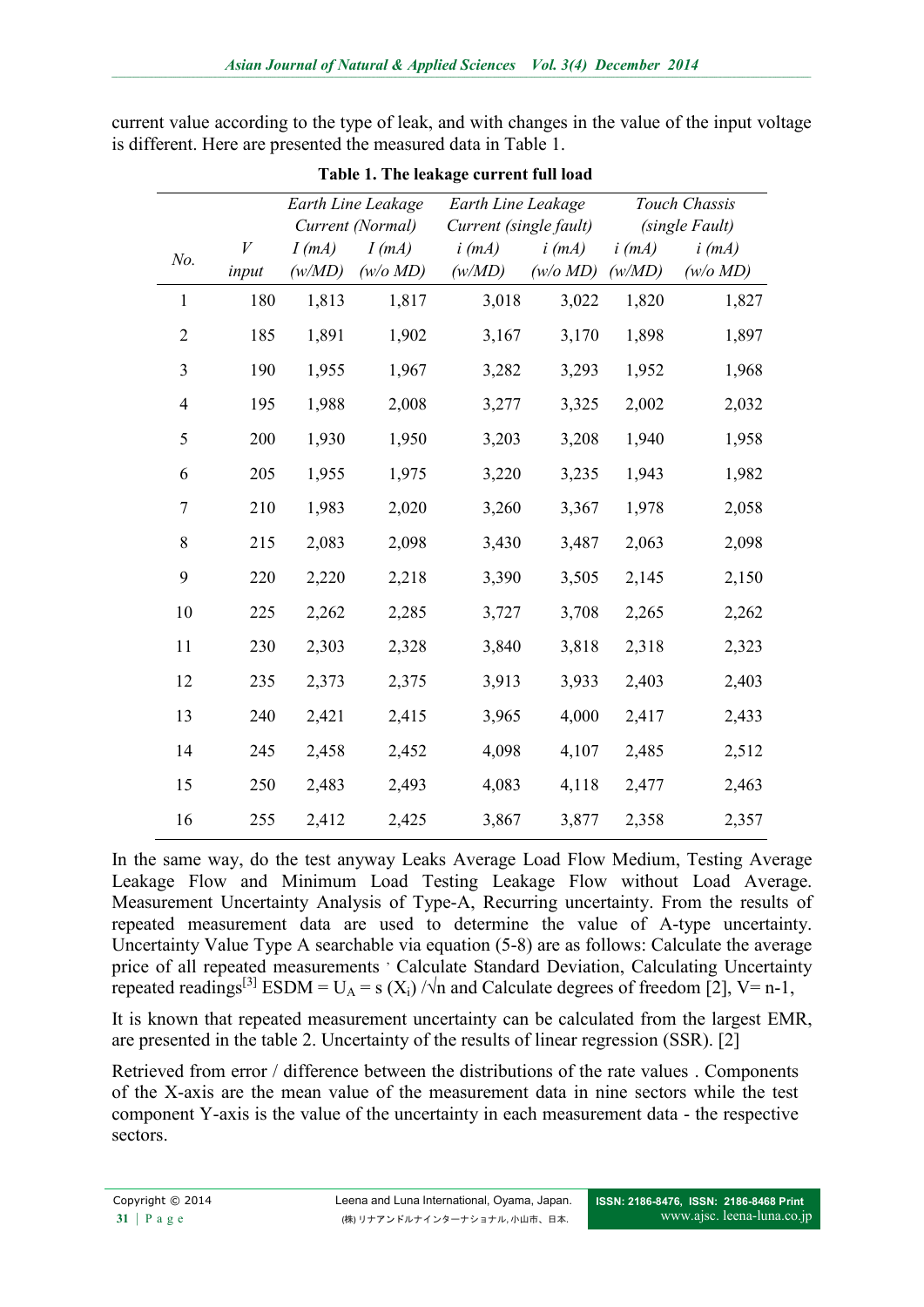

Figure 8. Flow Diagram for Testing

**Table 2. Uncertainty value recurring Ua1**

|                                           | Full<br>Medium |         | Minimum     | No Load |  |
|-------------------------------------------|----------------|---------|-------------|---------|--|
| Current Leakage type                      | Load           | Load    | Load        |         |  |
| Earth Line Leakage (Normal) w/MD          | 0.02442        | 0.01333 | 0.01563     | 0.01342 |  |
| Earth Line Leakage (Normal) w/oMD         | 0.0263         | 0.01108 | 0.01384     | 0.01438 |  |
| Earth Line Leakage (Single Fault)w/MD     | 0.03367        | 0.01797 | 0.02066     | 0.03169 |  |
| Earth Line Leakage (Single<br>Fault)w/oMD | 0.034          | 0.01783 | 0.02352     | 0.03439 |  |
| Touch Chassis (Single Fault) w/MD         | 0 0 1 9 4 5    | 0.03468 | 0 0 0 9 1 9 | 0.01628 |  |
| Touch Chassis(Single Fault) w/oMD         | 0.01447        | 0.03661 | 0.01222     | 0.01493 |  |

Measurement Uncertainty Analysis of Type - B. [ 3 ]

- a. Resolution multimeter Sanwa CD 800a., Specification digital millimeter Sanwa CD - 800a states that for measuring the amount of current, mA resolution tool is 00:01. Thus, uncertainty is standardnya, Ustd ;
- b. UB1 =  $0.005$  /  $\sqrt{3}$  x 1 mA =  $0.00289$  mA Sanwa CD - accuracy multimeter 800a. According to the specification digital multimeter Sanwa CD - 800a, for current measurement, the instrument accuracy mA current measurement range is  $\pm$  (2.8 % of rdg + 5 DGT). Thus, uncertainty is standard, Ustd = UB2 =  $0.028 / \sqrt{3} = 0.01617$  mA.  $\sqrt{3}$  coverage factor value based on the probability distribution rectangular. Rectangular probability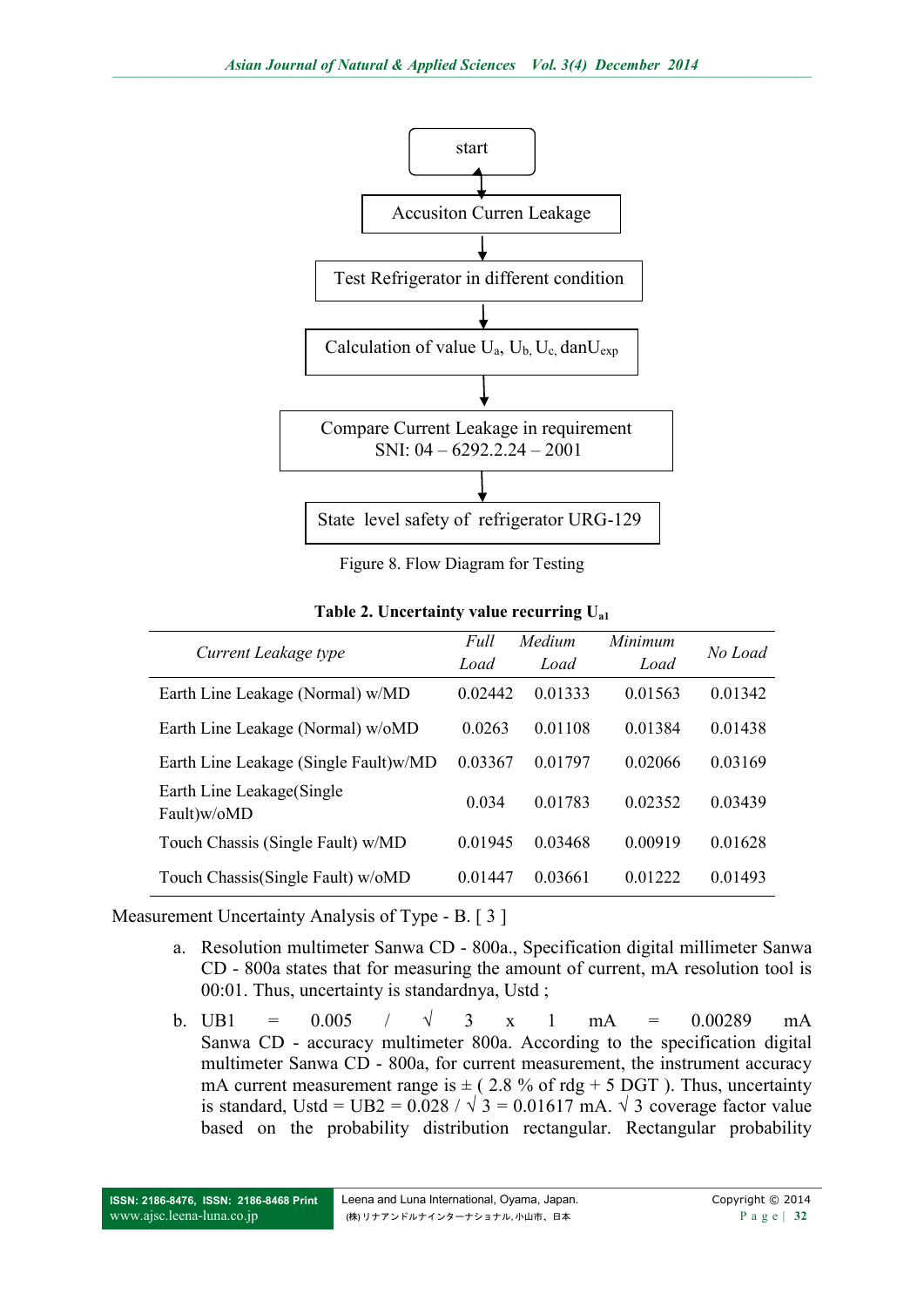distribution defined as the type of measuring instrument used is a digital measuring instrument.

- c. Temperature Environment. Is one factor that has contributed to the uncertainty of measurement, according to data recorded during testing of test room temperature only fluctuates in the range of no more than ( $27.6 \pm 0.4$ ) ° C, then the uncertainty of standardnya, Ustd = UB3 = 0.4 /  $\sqrt{6}$  ° C = 0:16 ° C. Coverage factor value.
- d. based on the probability  $\sqrt{6}$  triangular distribution. Voltage PLN. Has an accuracy of 10 %,  $\sqrt{6}$  divider selection based on the range of values around the average point, so the uncertainty standardnya, Ustd =  $UB4 =$  $10\% / \sqrt{6}$  ° C = 0:04 ° C.

|                                         | $U_{42}$ |        |              |             |             |  |  |
|-----------------------------------------|----------|--------|--------------|-------------|-------------|--|--|
| Current Leakage type                    | Full     | Medium |              | Minimum     | No Load     |  |  |
|                                         | Load     |        | Load<br>Load |             |             |  |  |
| Earth Line Leakage (Normal) w/MD        | 0.00517  |        | 0.0029       | 0.00319     | 0.00267     |  |  |
| Earth Line Leakage (Normal) w/oMD       | 0.00487  |        | 0.00267      | 0.00356     | 0.0036      |  |  |
| Earth Line Leakage (Single Fault) w/MD  | 0.00868  |        | 0.00394      | 0.00401     | 0.00706     |  |  |
| Earth Line Leakage (Single Fault) w/oMD | 0.00645  |        | 0.00398      | 0.00644     | 0.00599     |  |  |
| Touch Chassis (Single Fault) w/MD       | 0.00376  |        | 0.00834      | 0 0 0 2 1 3 | 0.00321     |  |  |
| Touch Chassis (Single Fault) w/oMD      | 0.00311  |        | 0.00893      | 0.00253     | 0 0 0 4 1 9 |  |  |

**Table 3. Uncertainty value (**  $U_{A2}$ **)** 

| UNCERTAINTY BUDGET (Full Load) Earth Leakage Current-Normal-w/MD |                             |                |       |                 |              |              |                              |                     |
|------------------------------------------------------------------|-----------------------------|----------------|-------|-----------------|--------------|--------------|------------------------------|---------------------|
| N <sub>o</sub>                                                   | Source of<br>Uncertainty    | Type           | Ui    | U value<br>(mA) | Prob.Dist    | CovF<br>ac.  | Ustd(mA)                     | $\rm{Vi}/$<br>Veff. |
| 1.                                                               | Repeatability               | A              | U1(i) | 0,0244          | T-Std        | $\mathbf{1}$ | 0,0244                       | 5                   |
| 2.                                                               | <b>SSR</b>                  | A              | U2(i) | 0,0052          | T-Std        | 1            | 0,0052                       | 14                  |
| 3.                                                               | Resolusi Sanwa<br>$CD-800a$ | B              | U1(i) | 0,005           | Rectangulair | $\sqrt{3}$   | 0,0029                       | $\infty$            |
| 4.                                                               | Akurasi Sanwa<br>$CD-800a$  | $\overline{B}$ | U2(i) | 0,028           | Rectangulair | $\sqrt{3}$   | 0,0162                       | $\infty$            |
| 5.                                                               | Temp. Enviro.               | B              | U3(T) | $0,4$ °C        | Triangulair  | $\sqrt{6}$   | $0,163$ °C                   | $\infty$            |
| 6.                                                               | Voltage Enviro.             | B              | U4(V) | $0,1 \text{ V}$ | Triangulair  | $\sqrt{6}$   | $0,040$ V                    | $\infty$            |
| 7.                                                               | Current leakage             | Com            | Uc    |                 | Normal       |              | 0,1709                       | 1199                |
| 8.                                                               | Conviden level              |                |       |                 |              |              | 95%                          |                     |
| 9.                                                               | Current leakage             | Exp            | Uexp  | 0,33507         | Normal       | 1,96         | $\qquad \qquad \blacksquare$ | 1199                |

#### **Tabel 4. Uncertainty budget full loading**

By the same method, the uncertainty budget medium load and Uncertainty budget minimum load can be calculations. Discussion about the level of security based on the value of the